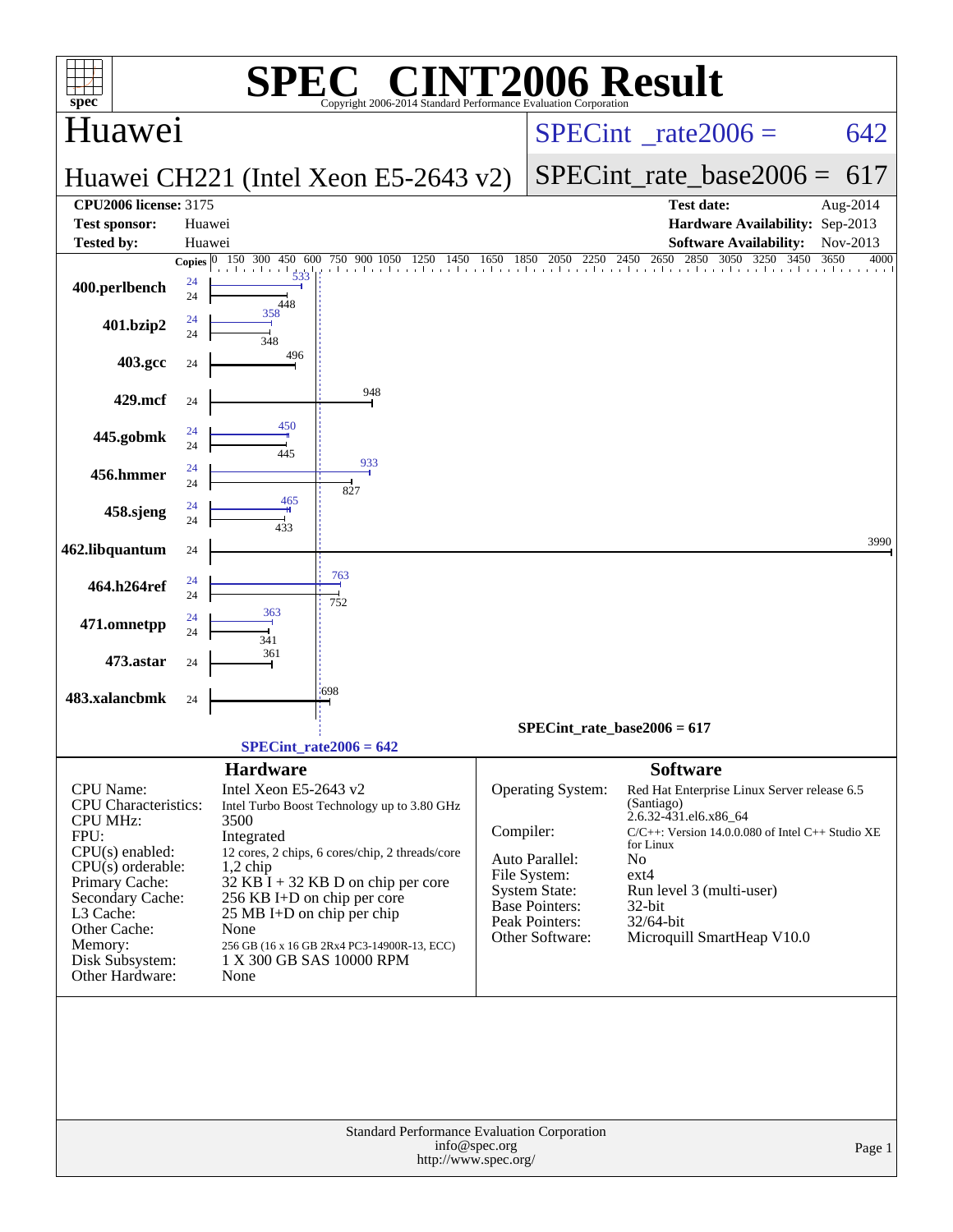

#### Huawei

#### SPECint rate  $2006 = 642$

Huawei CH221 (Intel Xeon E5-2643 v2)

[SPECint\\_rate\\_base2006 =](http://www.spec.org/auto/cpu2006/Docs/result-fields.html#SPECintratebase2006)  $617$ 

**[CPU2006 license:](http://www.spec.org/auto/cpu2006/Docs/result-fields.html#CPU2006license)** 3175 **[Test date:](http://www.spec.org/auto/cpu2006/Docs/result-fields.html#Testdate)** Aug-2014

**[Test sponsor:](http://www.spec.org/auto/cpu2006/Docs/result-fields.html#Testsponsor)** Huawei **[Hardware Availability:](http://www.spec.org/auto/cpu2006/Docs/result-fields.html#HardwareAvailability)** Sep-2013 **[Tested by:](http://www.spec.org/auto/cpu2006/Docs/result-fields.html#Testedby)** Huawei **[Software Availability:](http://www.spec.org/auto/cpu2006/Docs/result-fields.html#SoftwareAvailability)** Nov-2013

#### **[Results Table](http://www.spec.org/auto/cpu2006/Docs/result-fields.html#ResultsTable)**

|                                                                                                          | <b>Base</b>   |                |       |                |       |                | <b>Peak</b> |               |                |              |                |              |                |              |
|----------------------------------------------------------------------------------------------------------|---------------|----------------|-------|----------------|-------|----------------|-------------|---------------|----------------|--------------|----------------|--------------|----------------|--------------|
| <b>Benchmark</b>                                                                                         | <b>Copies</b> | <b>Seconds</b> | Ratio | <b>Seconds</b> | Ratio | <b>Seconds</b> | Ratio       | <b>Copies</b> | <b>Seconds</b> | <b>Ratio</b> | <b>Seconds</b> | <b>Ratio</b> | <b>Seconds</b> | <b>Ratio</b> |
| 400.perlbench                                                                                            | 24            | 523            | 448   | 523            | 448   | 522            | 449         | 24            | 440            | 533          | 442            | 531          | 437            | 536          |
| 401.bzip2                                                                                                | 24            | 663            | 349   | 665            | 348   | 666            | 348         | 24            | 647            | 358          | 647            | 358          | 648            | 358          |
| $403.\text{gcc}$                                                                                         | 24            | 389            | 496   | 389            | 496   | 387            | 500l        | 24            | 389            | 496          | 389            | 496          | 387            | 500          |
| $429$ .mcf                                                                                               | 24            | 231            | 947   | 231            | 948   | 230            | 952         | 24            | 231            | 947          | 231            | 948          | 230            | 952          |
| $445$ .gobmk                                                                                             | 24            | 565            | 446   | 568            | 443   | 566            | 445         | 24            | 559            | 450          | 549            | 458          | 561            | 448          |
| 456.hmmer                                                                                                | 24            | 271            | 827   | 271            | 827   | 271            | 826         | 24            | 241            | 931          | 240            | 933          | 240            | 934          |
| $458$ .sjeng                                                                                             | 24            | 671            | 433   | 671            | 433   | 672            | 432         | 24            | 623            | 466          | 647            | 449          | 624            | 465          |
| 462.libquantum                                                                                           | 24            | 125            | 3990  | 125            | 3990  | 125            | 3990        | 24            | 125            | 3990         | 125            | 3990         | 125            | 3990         |
| 464.h264ref                                                                                              | 24            | 706            | 752   | 708            | 751   | 706            | 752         | 24            | 696            | 763          | 695            | 764          | 696            | 763          |
| 471.omnetpp                                                                                              | 24            | 441            | 340   | 440            | 341   | 439            | 342         | 24            | 413            | 363          | 412            | 364          | 414            | 362          |
| 473.astar                                                                                                | 24            | 468            | 360   | 463            | 364   | 467            | 361         | 24            | 468            | 360          | 463            | 364          | 467            | 361          |
| 483.xalancbmk                                                                                            | 24            | 237            | 698   | 237            | 698   | 237            | 698         | 24            | 237            | 698          | 237            | 698          | 237            | 698          |
| Results appear in the order in which they were run. Bold underlined text indicates a median measurement. |               |                |       |                |       |                |             |               |                |              |                |              |                |              |

#### **[Submit Notes](http://www.spec.org/auto/cpu2006/Docs/result-fields.html#SubmitNotes)**

 The numactl mechanism was used to bind copies to processors. The config file option 'submit' was used to generate numactl commands to bind each copy to a specific processor. For details, please see the config file.

#### **[Operating System Notes](http://www.spec.org/auto/cpu2006/Docs/result-fields.html#OperatingSystemNotes)**

Stack size set to unlimited using "ulimit -s unlimited"

#### **[Platform Notes](http://www.spec.org/auto/cpu2006/Docs/result-fields.html#PlatformNotes)**

Standard Performance Evaluation Corporation Sysinfo program /spec14/config/sysinfo.rev6818 \$Rev: 6818 \$ \$Date:: 2012-07-17 #\$ e86d102572650a6e4d596a3cee98f191 running on RHEL Wed Aug 6 08:57:39 2014 This section contains SUT (System Under Test) info as seen by some common utilities. To remove or add to this section, see: <http://www.spec.org/cpu2006/Docs/config.html#sysinfo> From /proc/cpuinfo model name : Intel(R) Xeon(R) CPU E5-2643 v2 @ 3.50GHz 2 "physical id"s (chips) 24 "processors" cores, siblings (Caution: counting these is hw and system dependent. The following excerpts from /proc/cpuinfo might not be reliable. Use with caution.) cpu cores : 6 siblings : 12 Continued on next page

[info@spec.org](mailto:info@spec.org) <http://www.spec.org/>

Page 2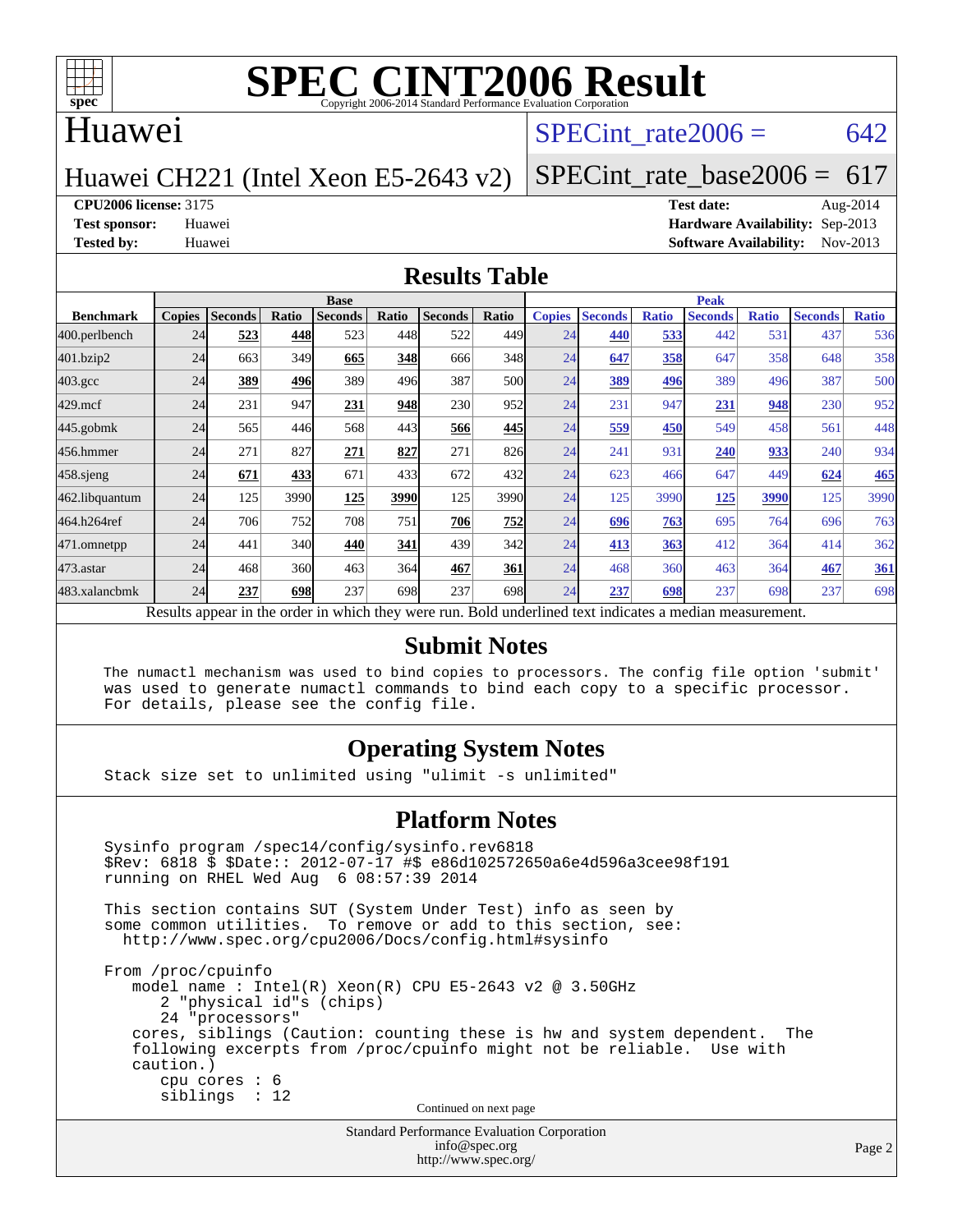

#### Huawei

SPECint rate $2006 = 642$ 

Huawei CH221 (Intel Xeon E5-2643 v2)

[SPECint\\_rate\\_base2006 =](http://www.spec.org/auto/cpu2006/Docs/result-fields.html#SPECintratebase2006)  $617$ 

**[CPU2006 license:](http://www.spec.org/auto/cpu2006/Docs/result-fields.html#CPU2006license)** 3175 **[Test date:](http://www.spec.org/auto/cpu2006/Docs/result-fields.html#Testdate)** Aug-2014 **[Test sponsor:](http://www.spec.org/auto/cpu2006/Docs/result-fields.html#Testsponsor)** Huawei **[Hardware Availability:](http://www.spec.org/auto/cpu2006/Docs/result-fields.html#HardwareAvailability)** Sep-2013 **[Tested by:](http://www.spec.org/auto/cpu2006/Docs/result-fields.html#Testedby)** Huawei **[Software Availability:](http://www.spec.org/auto/cpu2006/Docs/result-fields.html#SoftwareAvailability)** Nov-2013

#### **[Platform Notes \(Continued\)](http://www.spec.org/auto/cpu2006/Docs/result-fields.html#PlatformNotes)**

 physical 0: cores 2 3 4 8 9 10 physical 1: cores 2 3 4 8 9 10 cache size : 25600 KB From /proc/meminfo<br>MemTotal: 264478184 kB HugePages\_Total: 0<br>Hugepagesize: 2048 kB Hugepagesize: /usr/bin/lsb\_release -d Red Hat Enterprise Linux Server release 6.5 (Santiago) From /etc/\*release\* /etc/\*version\* redhat-release: Red Hat Enterprise Linux Server release 6.5 (Santiago) system-release: Red Hat Enterprise Linux Server release 6.5 (Santiago) system-release-cpe: cpe:/o:redhat:enterprise\_linux:6server:ga:server uname -a: Linux RHEL 2.6.32-431.el6.x86\_64 #1 SMP Sun Nov 10 22:19:54 EST 2013 x86\_64 x86\_64 x86\_64 GNU/Linux run-level 3 Aug 4 17:29 SPEC is set to: /spec14 Filesystem Type Size Used Avail Use% Mounted on<br>
/dev/sda2 ext4 265G 20G 232G 8% / /dev/sda2 ext4 265G 20G 232G 8% / Additional information from dmidecode: BIOS Insyde Corp. RMIBV629 05/12/2014 Memory: 2x Hynix HMT42GR7AFR4C-RD 16 GB 1866 MHz 2 rank 8x NO DIMM NO DIMM 8x Samsung M393B2G70DB0-CMA 16 GB 1866 MHz 2 rank 6x Samsung M393B2G70QH0-CMA 16 GB 1866 MHz 2 rank

(End of data from sysinfo program)

#### **[General Notes](http://www.spec.org/auto/cpu2006/Docs/result-fields.html#GeneralNotes)**

Environment variables set by runspec before the start of the run: LD LIBRARY PATH = "/spec14/libs/32:/spec14/libs/64:/spec14/sh" Binaries compiled on a system with 1x Core i7-860 CPU + 8GB memory using RedHat EL 6.4 Transparent Huge Pages enabled with: echo always > /sys/kernel/mm/redhat\_transparent\_hugepage/enabled Filesystem page cache cleared with: echo 1> /proc/sys/vm/drop\_caches runspec command invoked through numactl i.e.: numactl --interleave=all runspec <etc>

> Standard Performance Evaluation Corporation [info@spec.org](mailto:info@spec.org) <http://www.spec.org/>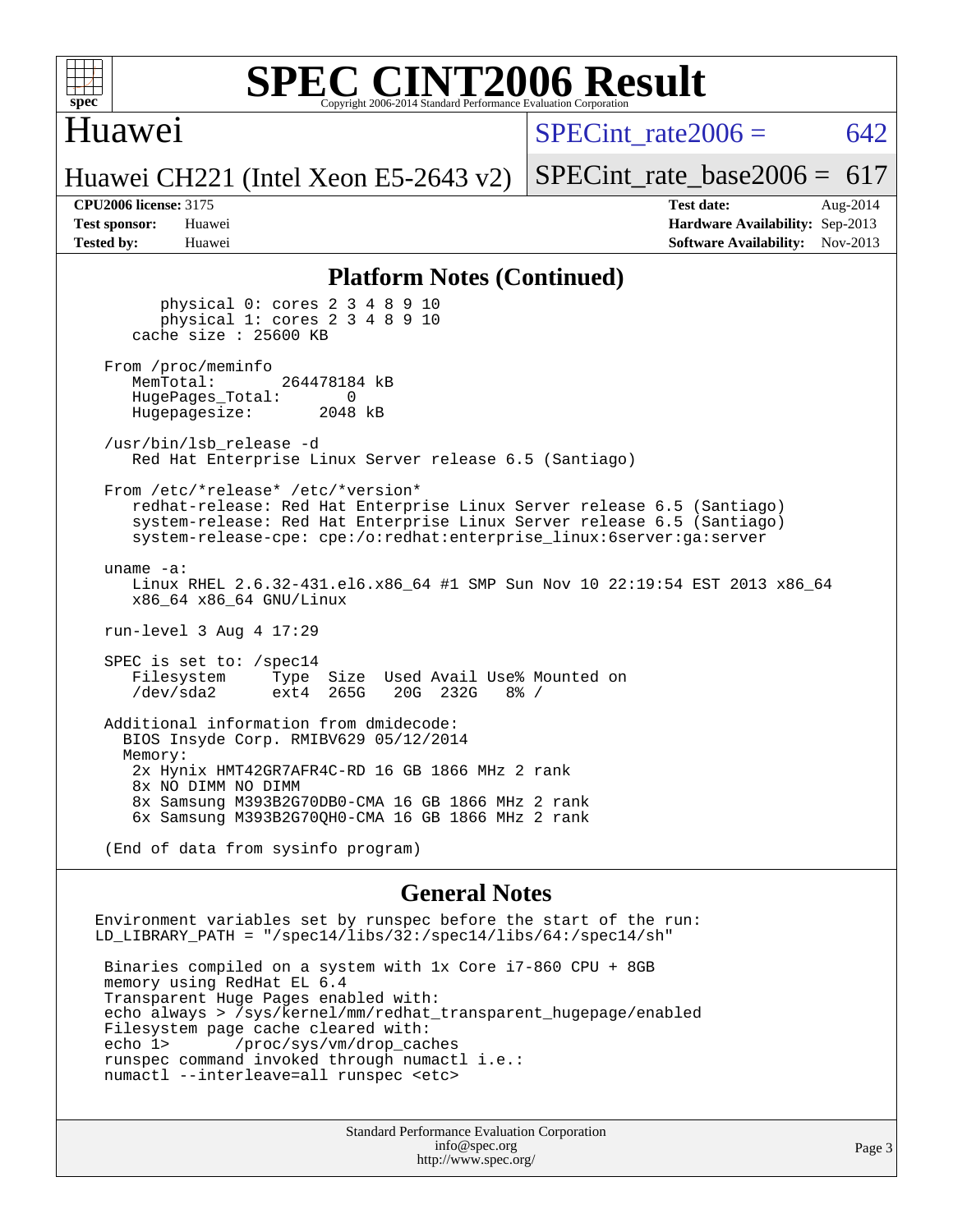

### Huawei

SPECint rate  $2006 = 642$ 

Huawei CH221 (Intel Xeon E5-2643 v2)

[SPECint\\_rate\\_base2006 =](http://www.spec.org/auto/cpu2006/Docs/result-fields.html#SPECintratebase2006)  $617$ **[CPU2006 license:](http://www.spec.org/auto/cpu2006/Docs/result-fields.html#CPU2006license)** 3175 **[Test date:](http://www.spec.org/auto/cpu2006/Docs/result-fields.html#Testdate)** Aug-2014

**[Test sponsor:](http://www.spec.org/auto/cpu2006/Docs/result-fields.html#Testsponsor)** Huawei **[Hardware Availability:](http://www.spec.org/auto/cpu2006/Docs/result-fields.html#HardwareAvailability)** Sep-2013 **[Tested by:](http://www.spec.org/auto/cpu2006/Docs/result-fields.html#Testedby)** Huawei **[Software Availability:](http://www.spec.org/auto/cpu2006/Docs/result-fields.html#SoftwareAvailability)** Nov-2013

### **[Base Compiler Invocation](http://www.spec.org/auto/cpu2006/Docs/result-fields.html#BaseCompilerInvocation)**

[C benchmarks](http://www.spec.org/auto/cpu2006/Docs/result-fields.html#Cbenchmarks):  $\text{icc}$   $-\text{m32}$ 

[C++ benchmarks:](http://www.spec.org/auto/cpu2006/Docs/result-fields.html#CXXbenchmarks) [icpc -m32](http://www.spec.org/cpu2006/results/res2014q3/cpu2006-20140820-30965.flags.html#user_CXXbase_intel_icpc_4e5a5ef1a53fd332b3c49e69c3330699)

#### **[Base Portability Flags](http://www.spec.org/auto/cpu2006/Docs/result-fields.html#BasePortabilityFlags)**

 400.perlbench: [-DSPEC\\_CPU\\_LINUX\\_IA32](http://www.spec.org/cpu2006/results/res2014q3/cpu2006-20140820-30965.flags.html#b400.perlbench_baseCPORTABILITY_DSPEC_CPU_LINUX_IA32) 462.libquantum: [-DSPEC\\_CPU\\_LINUX](http://www.spec.org/cpu2006/results/res2014q3/cpu2006-20140820-30965.flags.html#b462.libquantum_baseCPORTABILITY_DSPEC_CPU_LINUX) 483.xalancbmk: [-DSPEC\\_CPU\\_LINUX](http://www.spec.org/cpu2006/results/res2014q3/cpu2006-20140820-30965.flags.html#b483.xalancbmk_baseCXXPORTABILITY_DSPEC_CPU_LINUX)

### **[Base Optimization Flags](http://www.spec.org/auto/cpu2006/Docs/result-fields.html#BaseOptimizationFlags)**

[C benchmarks](http://www.spec.org/auto/cpu2006/Docs/result-fields.html#Cbenchmarks):

[-xSSE4.2](http://www.spec.org/cpu2006/results/res2014q3/cpu2006-20140820-30965.flags.html#user_CCbase_f-xSSE42_f91528193cf0b216347adb8b939d4107) [-ipo](http://www.spec.org/cpu2006/results/res2014q3/cpu2006-20140820-30965.flags.html#user_CCbase_f-ipo) [-O3](http://www.spec.org/cpu2006/results/res2014q3/cpu2006-20140820-30965.flags.html#user_CCbase_f-O3) [-no-prec-div](http://www.spec.org/cpu2006/results/res2014q3/cpu2006-20140820-30965.flags.html#user_CCbase_f-no-prec-div) [-opt-prefetch](http://www.spec.org/cpu2006/results/res2014q3/cpu2006-20140820-30965.flags.html#user_CCbase_f-opt-prefetch) [-opt-mem-layout-trans=3](http://www.spec.org/cpu2006/results/res2014q3/cpu2006-20140820-30965.flags.html#user_CCbase_f-opt-mem-layout-trans_a7b82ad4bd7abf52556d4961a2ae94d5)

[C++ benchmarks:](http://www.spec.org/auto/cpu2006/Docs/result-fields.html#CXXbenchmarks)

[-xSSE4.2](http://www.spec.org/cpu2006/results/res2014q3/cpu2006-20140820-30965.flags.html#user_CXXbase_f-xSSE42_f91528193cf0b216347adb8b939d4107) [-ipo](http://www.spec.org/cpu2006/results/res2014q3/cpu2006-20140820-30965.flags.html#user_CXXbase_f-ipo) [-O3](http://www.spec.org/cpu2006/results/res2014q3/cpu2006-20140820-30965.flags.html#user_CXXbase_f-O3) [-no-prec-div](http://www.spec.org/cpu2006/results/res2014q3/cpu2006-20140820-30965.flags.html#user_CXXbase_f-no-prec-div) [-opt-prefetch](http://www.spec.org/cpu2006/results/res2014q3/cpu2006-20140820-30965.flags.html#user_CXXbase_f-opt-prefetch) [-opt-mem-layout-trans=3](http://www.spec.org/cpu2006/results/res2014q3/cpu2006-20140820-30965.flags.html#user_CXXbase_f-opt-mem-layout-trans_a7b82ad4bd7abf52556d4961a2ae94d5) [-Wl,-z,muldefs](http://www.spec.org/cpu2006/results/res2014q3/cpu2006-20140820-30965.flags.html#user_CXXbase_link_force_multiple1_74079c344b956b9658436fd1b6dd3a8a) [-L/sh -lsmartheap](http://www.spec.org/cpu2006/results/res2014q3/cpu2006-20140820-30965.flags.html#user_CXXbase_SmartHeap_32f6c82aa1ed9c52345d30cf6e4a0499)

#### **[Base Other Flags](http://www.spec.org/auto/cpu2006/Docs/result-fields.html#BaseOtherFlags)**

[C benchmarks](http://www.spec.org/auto/cpu2006/Docs/result-fields.html#Cbenchmarks):

403.gcc: [-Dalloca=\\_alloca](http://www.spec.org/cpu2006/results/res2014q3/cpu2006-20140820-30965.flags.html#b403.gcc_baseEXTRA_CFLAGS_Dalloca_be3056838c12de2578596ca5467af7f3)

### **[Peak Compiler Invocation](http://www.spec.org/auto/cpu2006/Docs/result-fields.html#PeakCompilerInvocation)**

[C benchmarks \(except as noted below\)](http://www.spec.org/auto/cpu2006/Docs/result-fields.html#Cbenchmarksexceptasnotedbelow): [icc -m32](http://www.spec.org/cpu2006/results/res2014q3/cpu2006-20140820-30965.flags.html#user_CCpeak_intel_icc_5ff4a39e364c98233615fdd38438c6f2) 400.perlbench: [icc -m64](http://www.spec.org/cpu2006/results/res2014q3/cpu2006-20140820-30965.flags.html#user_peakCCLD400_perlbench_intel_icc_64bit_bda6cc9af1fdbb0edc3795bac97ada53) 401.bzip2: [icc -m64](http://www.spec.org/cpu2006/results/res2014q3/cpu2006-20140820-30965.flags.html#user_peakCCLD401_bzip2_intel_icc_64bit_bda6cc9af1fdbb0edc3795bac97ada53)

456.hmmer: [icc -m64](http://www.spec.org/cpu2006/results/res2014q3/cpu2006-20140820-30965.flags.html#user_peakCCLD456_hmmer_intel_icc_64bit_bda6cc9af1fdbb0edc3795bac97ada53)

458.sjeng: [icc -m64](http://www.spec.org/cpu2006/results/res2014q3/cpu2006-20140820-30965.flags.html#user_peakCCLD458_sjeng_intel_icc_64bit_bda6cc9af1fdbb0edc3795bac97ada53)

```
C++ benchmarks: 
    icpc -m32
```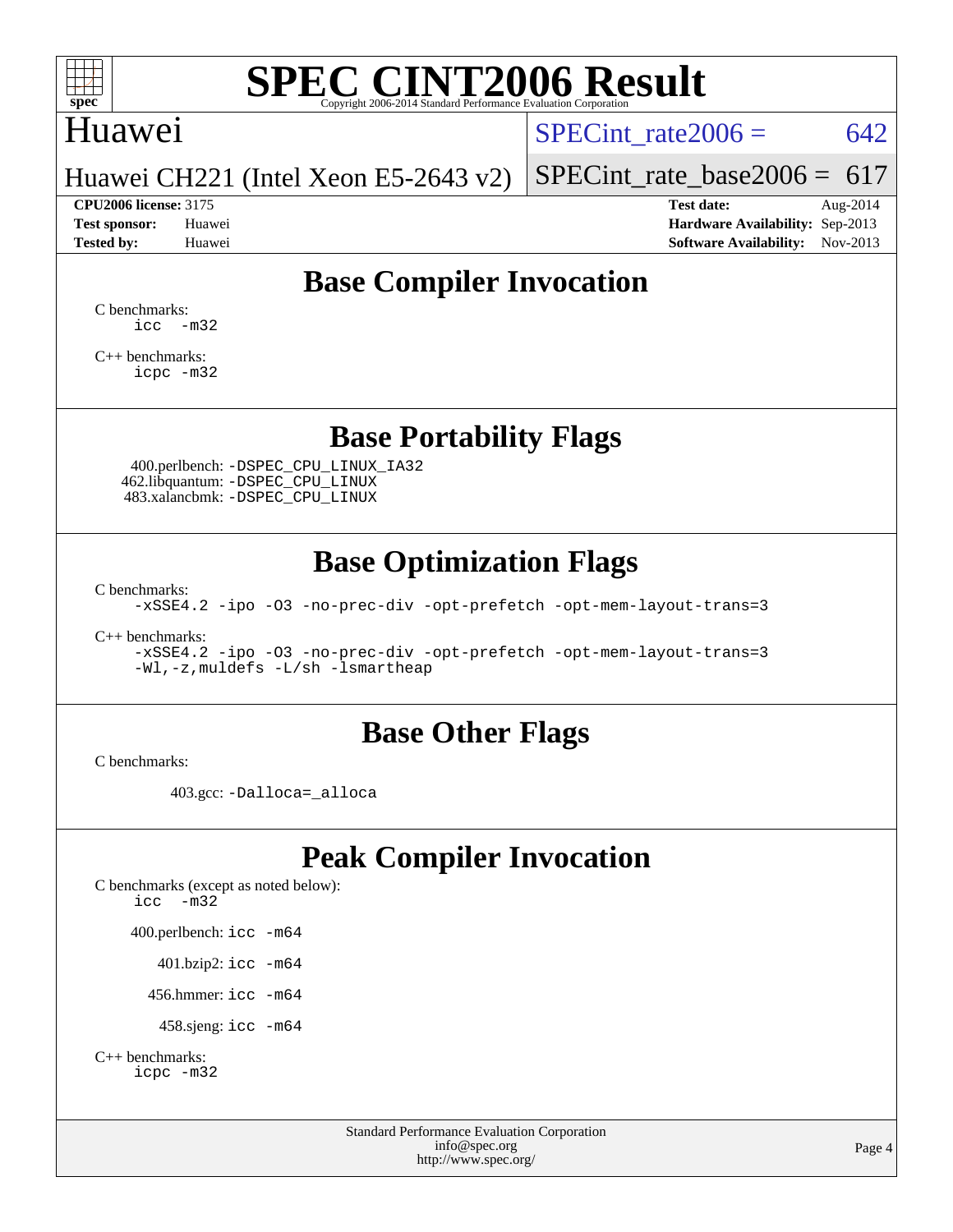

#### Huawei

SPECint rate $2006 = 642$ 

Huawei CH221 (Intel Xeon E5-2643 v2)

SPECint rate base2006 =  $617$ 

**[CPU2006 license:](http://www.spec.org/auto/cpu2006/Docs/result-fields.html#CPU2006license)** 3175 **[Test date:](http://www.spec.org/auto/cpu2006/Docs/result-fields.html#Testdate)** Aug-2014 **[Test sponsor:](http://www.spec.org/auto/cpu2006/Docs/result-fields.html#Testsponsor)** Huawei **[Hardware Availability:](http://www.spec.org/auto/cpu2006/Docs/result-fields.html#HardwareAvailability)** Sep-2013 **[Tested by:](http://www.spec.org/auto/cpu2006/Docs/result-fields.html#Testedby)** Huawei **[Software Availability:](http://www.spec.org/auto/cpu2006/Docs/result-fields.html#SoftwareAvailability)** Nov-2013

### **[Peak Portability Flags](http://www.spec.org/auto/cpu2006/Docs/result-fields.html#PeakPortabilityFlags)**

 400.perlbench: [-DSPEC\\_CPU\\_LP64](http://www.spec.org/cpu2006/results/res2014q3/cpu2006-20140820-30965.flags.html#b400.perlbench_peakCPORTABILITY_DSPEC_CPU_LP64) [-DSPEC\\_CPU\\_LINUX\\_X64](http://www.spec.org/cpu2006/results/res2014q3/cpu2006-20140820-30965.flags.html#b400.perlbench_peakCPORTABILITY_DSPEC_CPU_LINUX_X64) 401.bzip2: [-DSPEC\\_CPU\\_LP64](http://www.spec.org/cpu2006/results/res2014q3/cpu2006-20140820-30965.flags.html#suite_peakCPORTABILITY401_bzip2_DSPEC_CPU_LP64) 456.hmmer: [-DSPEC\\_CPU\\_LP64](http://www.spec.org/cpu2006/results/res2014q3/cpu2006-20140820-30965.flags.html#suite_peakCPORTABILITY456_hmmer_DSPEC_CPU_LP64) 458.sjeng: [-DSPEC\\_CPU\\_LP64](http://www.spec.org/cpu2006/results/res2014q3/cpu2006-20140820-30965.flags.html#suite_peakCPORTABILITY458_sjeng_DSPEC_CPU_LP64) 462.libquantum: [-DSPEC\\_CPU\\_LINUX](http://www.spec.org/cpu2006/results/res2014q3/cpu2006-20140820-30965.flags.html#b462.libquantum_peakCPORTABILITY_DSPEC_CPU_LINUX) 483.xalancbmk: [-DSPEC\\_CPU\\_LINUX](http://www.spec.org/cpu2006/results/res2014q3/cpu2006-20140820-30965.flags.html#b483.xalancbmk_peakCXXPORTABILITY_DSPEC_CPU_LINUX)

## **[Peak Optimization Flags](http://www.spec.org/auto/cpu2006/Docs/result-fields.html#PeakOptimizationFlags)**

[C benchmarks](http://www.spec.org/auto/cpu2006/Docs/result-fields.html#Cbenchmarks):

 400.perlbench: [-xSSE4.2](http://www.spec.org/cpu2006/results/res2014q3/cpu2006-20140820-30965.flags.html#user_peakPASS2_CFLAGSPASS2_LDCFLAGS400_perlbench_f-xSSE42_f91528193cf0b216347adb8b939d4107)(pass 2) [-prof-gen](http://www.spec.org/cpu2006/results/res2014q3/cpu2006-20140820-30965.flags.html#user_peakPASS1_CFLAGSPASS1_LDCFLAGS400_perlbench_prof_gen_e43856698f6ca7b7e442dfd80e94a8fc)(pass 1) [-ipo](http://www.spec.org/cpu2006/results/res2014q3/cpu2006-20140820-30965.flags.html#user_peakPASS2_CFLAGSPASS2_LDCFLAGS400_perlbench_f-ipo)(pass 2) [-O3](http://www.spec.org/cpu2006/results/res2014q3/cpu2006-20140820-30965.flags.html#user_peakPASS2_CFLAGSPASS2_LDCFLAGS400_perlbench_f-O3)(pass 2) [-no-prec-div](http://www.spec.org/cpu2006/results/res2014q3/cpu2006-20140820-30965.flags.html#user_peakPASS2_CFLAGSPASS2_LDCFLAGS400_perlbench_f-no-prec-div)(pass 2) [-prof-use](http://www.spec.org/cpu2006/results/res2014q3/cpu2006-20140820-30965.flags.html#user_peakPASS2_CFLAGSPASS2_LDCFLAGS400_perlbench_prof_use_bccf7792157ff70d64e32fe3e1250b55)(pass 2) [-auto-ilp32](http://www.spec.org/cpu2006/results/res2014q3/cpu2006-20140820-30965.flags.html#user_peakCOPTIMIZE400_perlbench_f-auto-ilp32)  $401.bzip2: -xSSE4.2(pass 2) -prof-qen(pass 1) -ipo(pass 2)$  $401.bzip2: -xSSE4.2(pass 2) -prof-qen(pass 1) -ipo(pass 2)$  $401.bzip2: -xSSE4.2(pass 2) -prof-qen(pass 1) -ipo(pass 2)$  $401.bzip2: -xSSE4.2(pass 2) -prof-qen(pass 1) -ipo(pass 2)$  $401.bzip2: -xSSE4.2(pass 2) -prof-qen(pass 1) -ipo(pass 2)$ [-O3](http://www.spec.org/cpu2006/results/res2014q3/cpu2006-20140820-30965.flags.html#user_peakPASS2_CFLAGSPASS2_LDCFLAGS401_bzip2_f-O3)(pass 2) [-no-prec-div](http://www.spec.org/cpu2006/results/res2014q3/cpu2006-20140820-30965.flags.html#user_peakPASS2_CFLAGSPASS2_LDCFLAGS401_bzip2_f-no-prec-div)(pass 2) [-prof-use](http://www.spec.org/cpu2006/results/res2014q3/cpu2006-20140820-30965.flags.html#user_peakPASS2_CFLAGSPASS2_LDCFLAGS401_bzip2_prof_use_bccf7792157ff70d64e32fe3e1250b55)(pass 2) [-opt-prefetch](http://www.spec.org/cpu2006/results/res2014q3/cpu2006-20140820-30965.flags.html#user_peakCOPTIMIZE401_bzip2_f-opt-prefetch) [-auto-ilp32](http://www.spec.org/cpu2006/results/res2014q3/cpu2006-20140820-30965.flags.html#user_peakCOPTIMIZE401_bzip2_f-auto-ilp32) [-ansi-alias](http://www.spec.org/cpu2006/results/res2014q3/cpu2006-20140820-30965.flags.html#user_peakCOPTIMIZE401_bzip2_f-ansi-alias)  $403.\text{sec: basepeak}$  = yes 429.mcf: basepeak = yes 445.gobmk: [-xSSE4.2](http://www.spec.org/cpu2006/results/res2014q3/cpu2006-20140820-30965.flags.html#user_peakPASS2_CFLAGSPASS2_LDCFLAGS445_gobmk_f-xSSE42_f91528193cf0b216347adb8b939d4107)(pass 2) [-prof-gen](http://www.spec.org/cpu2006/results/res2014q3/cpu2006-20140820-30965.flags.html#user_peakPASS1_CFLAGSPASS1_LDCFLAGS445_gobmk_prof_gen_e43856698f6ca7b7e442dfd80e94a8fc)(pass 1) [-prof-use](http://www.spec.org/cpu2006/results/res2014q3/cpu2006-20140820-30965.flags.html#user_peakPASS2_CFLAGSPASS2_LDCFLAGS445_gobmk_prof_use_bccf7792157ff70d64e32fe3e1250b55)(pass 2) [-ansi-alias](http://www.spec.org/cpu2006/results/res2014q3/cpu2006-20140820-30965.flags.html#user_peakCOPTIMIZE445_gobmk_f-ansi-alias) [-opt-mem-layout-trans=3](http://www.spec.org/cpu2006/results/res2014q3/cpu2006-20140820-30965.flags.html#user_peakCOPTIMIZE445_gobmk_f-opt-mem-layout-trans_a7b82ad4bd7abf52556d4961a2ae94d5) 456.hmmer: [-xSSE4.2](http://www.spec.org/cpu2006/results/res2014q3/cpu2006-20140820-30965.flags.html#user_peakCOPTIMIZE456_hmmer_f-xSSE42_f91528193cf0b216347adb8b939d4107) [-ipo](http://www.spec.org/cpu2006/results/res2014q3/cpu2006-20140820-30965.flags.html#user_peakCOPTIMIZE456_hmmer_f-ipo) [-O3](http://www.spec.org/cpu2006/results/res2014q3/cpu2006-20140820-30965.flags.html#user_peakCOPTIMIZE456_hmmer_f-O3) [-no-prec-div](http://www.spec.org/cpu2006/results/res2014q3/cpu2006-20140820-30965.flags.html#user_peakCOPTIMIZE456_hmmer_f-no-prec-div) [-unroll2](http://www.spec.org/cpu2006/results/res2014q3/cpu2006-20140820-30965.flags.html#user_peakCOPTIMIZE456_hmmer_f-unroll_784dae83bebfb236979b41d2422d7ec2) [-auto-ilp32](http://www.spec.org/cpu2006/results/res2014q3/cpu2006-20140820-30965.flags.html#user_peakCOPTIMIZE456_hmmer_f-auto-ilp32) 458.sjeng: [-xSSE4.2](http://www.spec.org/cpu2006/results/res2014q3/cpu2006-20140820-30965.flags.html#user_peakPASS2_CFLAGSPASS2_LDCFLAGS458_sjeng_f-xSSE42_f91528193cf0b216347adb8b939d4107)(pass 2) [-prof-gen](http://www.spec.org/cpu2006/results/res2014q3/cpu2006-20140820-30965.flags.html#user_peakPASS1_CFLAGSPASS1_LDCFLAGS458_sjeng_prof_gen_e43856698f6ca7b7e442dfd80e94a8fc)(pass 1) [-ipo](http://www.spec.org/cpu2006/results/res2014q3/cpu2006-20140820-30965.flags.html#user_peakPASS2_CFLAGSPASS2_LDCFLAGS458_sjeng_f-ipo)(pass 2) [-O3](http://www.spec.org/cpu2006/results/res2014q3/cpu2006-20140820-30965.flags.html#user_peakPASS2_CFLAGSPASS2_LDCFLAGS458_sjeng_f-O3)(pass 2) [-no-prec-div](http://www.spec.org/cpu2006/results/res2014q3/cpu2006-20140820-30965.flags.html#user_peakPASS2_CFLAGSPASS2_LDCFLAGS458_sjeng_f-no-prec-div)(pass 2) [-prof-use](http://www.spec.org/cpu2006/results/res2014q3/cpu2006-20140820-30965.flags.html#user_peakPASS2_CFLAGSPASS2_LDCFLAGS458_sjeng_prof_use_bccf7792157ff70d64e32fe3e1250b55)(pass 2) [-unroll4](http://www.spec.org/cpu2006/results/res2014q3/cpu2006-20140820-30965.flags.html#user_peakCOPTIMIZE458_sjeng_f-unroll_4e5e4ed65b7fd20bdcd365bec371b81f) [-auto-ilp32](http://www.spec.org/cpu2006/results/res2014q3/cpu2006-20140820-30965.flags.html#user_peakCOPTIMIZE458_sjeng_f-auto-ilp32)  $462$ .libquantum: basepeak = yes 464.h264ref: [-xSSE4.2](http://www.spec.org/cpu2006/results/res2014q3/cpu2006-20140820-30965.flags.html#user_peakPASS2_CFLAGSPASS2_LDCFLAGS464_h264ref_f-xSSE42_f91528193cf0b216347adb8b939d4107)(pass 2) [-prof-gen](http://www.spec.org/cpu2006/results/res2014q3/cpu2006-20140820-30965.flags.html#user_peakPASS1_CFLAGSPASS1_LDCFLAGS464_h264ref_prof_gen_e43856698f6ca7b7e442dfd80e94a8fc)(pass 1) [-ipo](http://www.spec.org/cpu2006/results/res2014q3/cpu2006-20140820-30965.flags.html#user_peakPASS2_CFLAGSPASS2_LDCFLAGS464_h264ref_f-ipo)(pass 2) [-O3](http://www.spec.org/cpu2006/results/res2014q3/cpu2006-20140820-30965.flags.html#user_peakPASS2_CFLAGSPASS2_LDCFLAGS464_h264ref_f-O3)(pass 2) [-no-prec-div](http://www.spec.org/cpu2006/results/res2014q3/cpu2006-20140820-30965.flags.html#user_peakPASS2_CFLAGSPASS2_LDCFLAGS464_h264ref_f-no-prec-div)(pass 2) [-prof-use](http://www.spec.org/cpu2006/results/res2014q3/cpu2006-20140820-30965.flags.html#user_peakPASS2_CFLAGSPASS2_LDCFLAGS464_h264ref_prof_use_bccf7792157ff70d64e32fe3e1250b55)(pass 2) [-unroll2](http://www.spec.org/cpu2006/results/res2014q3/cpu2006-20140820-30965.flags.html#user_peakCOPTIMIZE464_h264ref_f-unroll_784dae83bebfb236979b41d2422d7ec2) [-ansi-alias](http://www.spec.org/cpu2006/results/res2014q3/cpu2006-20140820-30965.flags.html#user_peakCOPTIMIZE464_h264ref_f-ansi-alias)

[C++ benchmarks:](http://www.spec.org/auto/cpu2006/Docs/result-fields.html#CXXbenchmarks)

 471.omnetpp: [-xSSE4.2](http://www.spec.org/cpu2006/results/res2014q3/cpu2006-20140820-30965.flags.html#user_peakPASS2_CXXFLAGSPASS2_LDCXXFLAGS471_omnetpp_f-xSSE42_f91528193cf0b216347adb8b939d4107)(pass 2) [-prof-gen](http://www.spec.org/cpu2006/results/res2014q3/cpu2006-20140820-30965.flags.html#user_peakPASS1_CXXFLAGSPASS1_LDCXXFLAGS471_omnetpp_prof_gen_e43856698f6ca7b7e442dfd80e94a8fc)(pass 1) [-ipo](http://www.spec.org/cpu2006/results/res2014q3/cpu2006-20140820-30965.flags.html#user_peakPASS2_CXXFLAGSPASS2_LDCXXFLAGS471_omnetpp_f-ipo)(pass 2) [-O3](http://www.spec.org/cpu2006/results/res2014q3/cpu2006-20140820-30965.flags.html#user_peakPASS2_CXXFLAGSPASS2_LDCXXFLAGS471_omnetpp_f-O3)(pass 2) [-no-prec-div](http://www.spec.org/cpu2006/results/res2014q3/cpu2006-20140820-30965.flags.html#user_peakPASS2_CXXFLAGSPASS2_LDCXXFLAGS471_omnetpp_f-no-prec-div)(pass 2) [-prof-use](http://www.spec.org/cpu2006/results/res2014q3/cpu2006-20140820-30965.flags.html#user_peakPASS2_CXXFLAGSPASS2_LDCXXFLAGS471_omnetpp_prof_use_bccf7792157ff70d64e32fe3e1250b55)(pass 2) [-ansi-alias](http://www.spec.org/cpu2006/results/res2014q3/cpu2006-20140820-30965.flags.html#user_peakCXXOPTIMIZE471_omnetpp_f-ansi-alias) [-opt-ra-region-strategy=block](http://www.spec.org/cpu2006/results/res2014q3/cpu2006-20140820-30965.flags.html#user_peakCXXOPTIMIZE471_omnetpp_f-opt-ra-region-strategy_a0a37c372d03933b2a18d4af463c1f69) [-Wl,-z,muldefs](http://www.spec.org/cpu2006/results/res2014q3/cpu2006-20140820-30965.flags.html#user_peakEXTRA_LDFLAGS471_omnetpp_link_force_multiple1_74079c344b956b9658436fd1b6dd3a8a) [-L/sh -lsmartheap](http://www.spec.org/cpu2006/results/res2014q3/cpu2006-20140820-30965.flags.html#user_peakEXTRA_LIBS471_omnetpp_SmartHeap_32f6c82aa1ed9c52345d30cf6e4a0499)

473.astar: basepeak = yes

Continued on next page

Standard Performance Evaluation Corporation [info@spec.org](mailto:info@spec.org) <http://www.spec.org/>